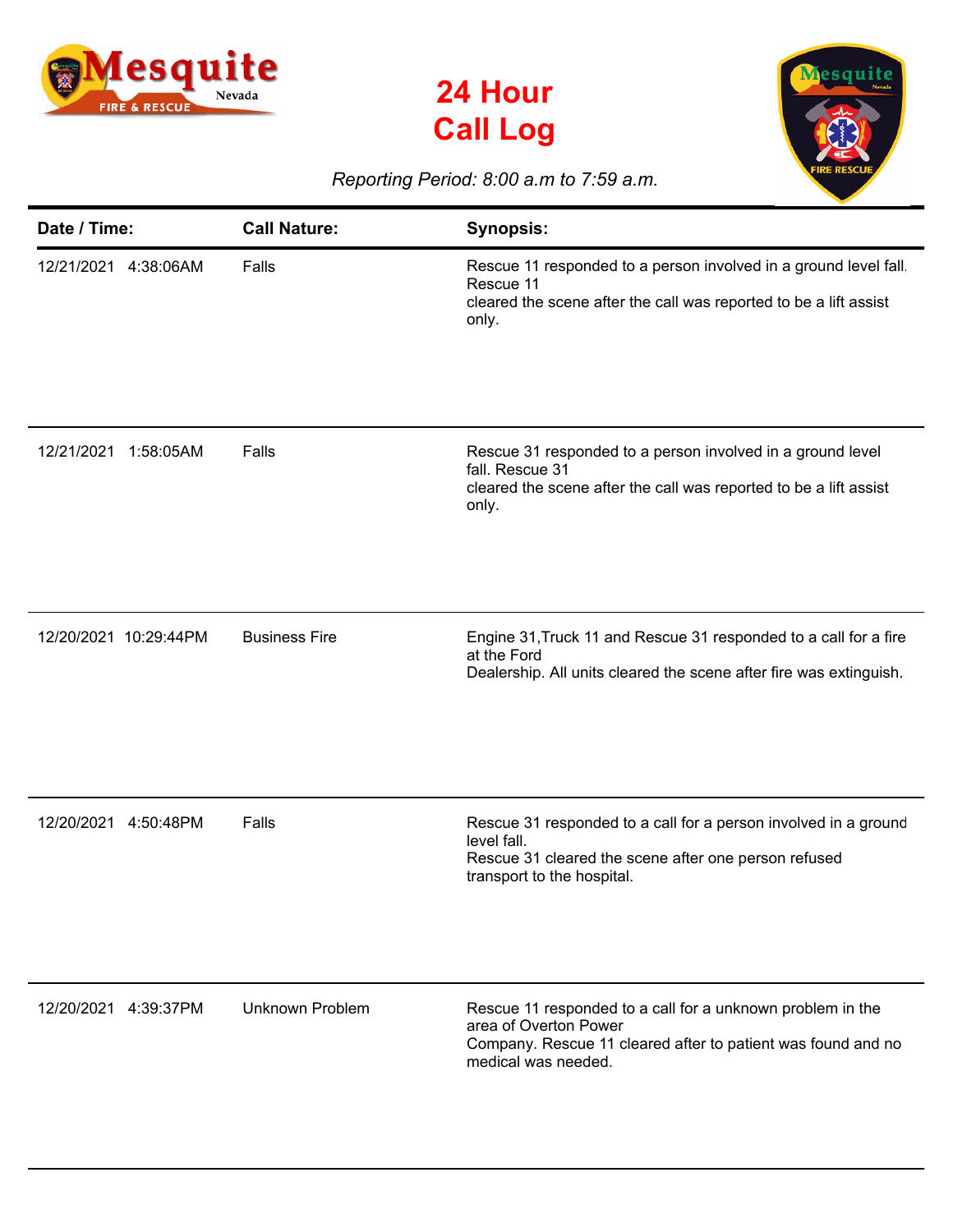| Date / Time:            | <b>Call Nature:</b>    | <b>Synopsis:</b>                                                                                                                                                                  |
|-------------------------|------------------------|-----------------------------------------------------------------------------------------------------------------------------------------------------------------------------------|
| 12/20/2021 3:06:33PM    | Falls                  | Rescue 32 responded to a call for a person involved in a ground<br>level fall.<br>Rescue 32 cleared after the call was reported to be a lift assist<br>only.                      |
| 12/20/2021 2:27:48PM    | <b>Sick Person</b>     | Rescue 31 and Battalion 3 responded to a call for a sick<br>person. One person was<br>transported to Mesa View Hospital.                                                          |
| 12/20/2021<br>1:47:36PM | Falls                  | Rescue 11 and Battaloin 3 responded to a call for a person<br>involved in a ground<br>level fall. Rescue 11 transported one person to the hospital for<br>further<br>evaluation.  |
| 12/20/2021<br>1:35:47PM | Fire                   | Rescue 31 and Engine 31 responded to a call for a brush fire<br>across the<br>Bunkerville bridge. Both units cancelled after two brush fires<br>were<br>extinguished.             |
| 12/20/2021 12:21:55PM   | <b>Animal Bites</b>    | Rescue 11 responded to a call for a animal bite at the dog<br>park. Rescue 11<br>cleared the scene after two people refused transport to the<br>hospital.                         |
| 12/20/2021 10:01:05AM   | <b>Unknown Problem</b> | Rescue 31 responded to reports of an unknown problem. Upon<br>arrival on scene, the<br>patient stated she accidentally pushed her medical alarm<br>pendant button. No<br>patient. |